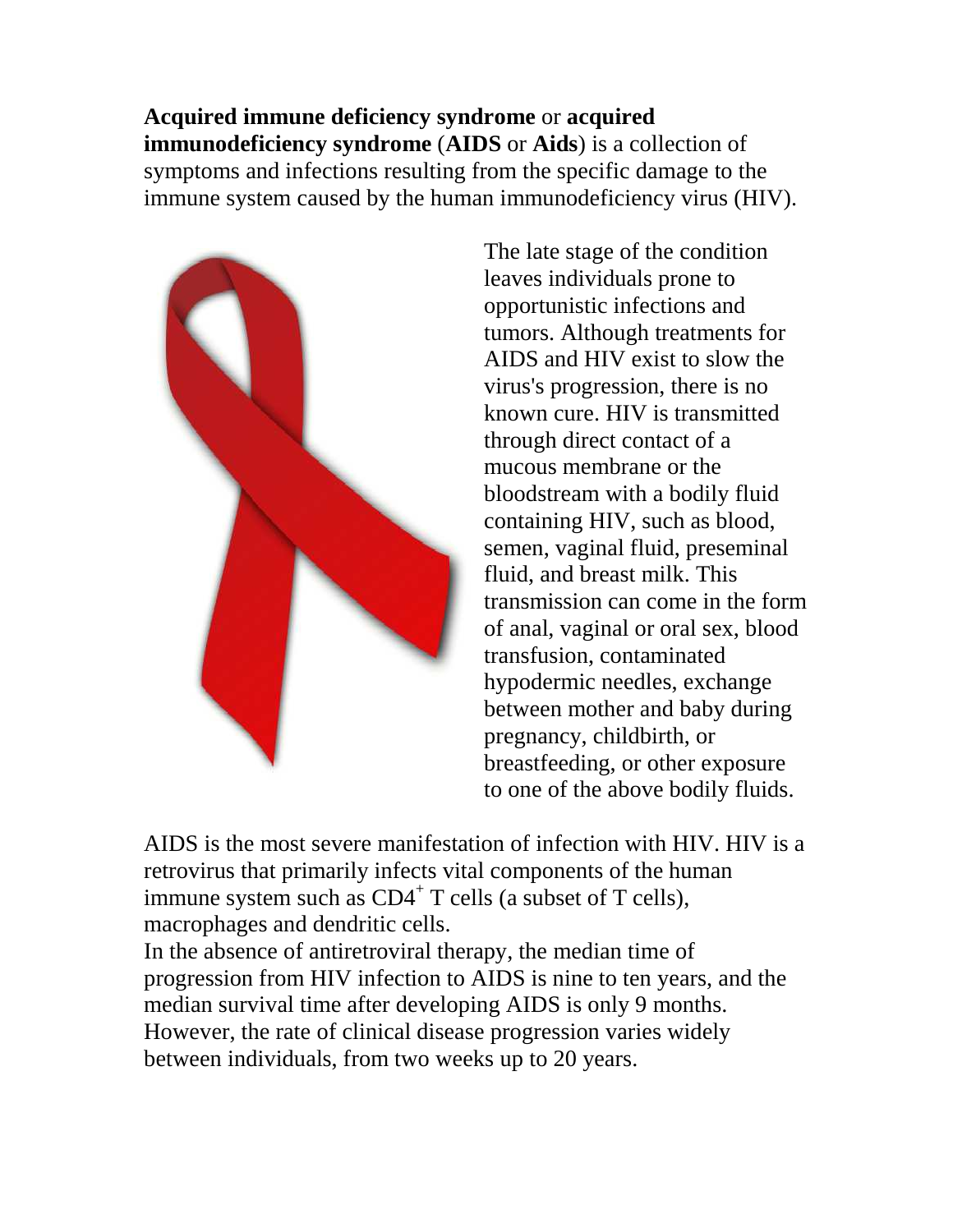#### **Diagnosis**

**Stage I**: HIV infection is asymptomatic and not categorized as AIDS **Stage II**: includes minor mucocutaneous manifestations and recurrent upper respiratory tract infections

**Stage III**: includes unexplained chronic diarrhea for longer than a month, severe bacterial infections and pulmonary tuberculosis **Stage IV**: includes toxoplasmosis of the brain, candidiasis of the esopfagus, trachea, bronchi or lungs and Kaposi's sarcoma; these diseases are indicators of AIDS

## **HIV test**



Many people are unaware that they are infected with HIV. Less than 1% of the sexually active urban population in Africa has been tested, and this proportion is even lower in rural populations. Furthermore, only 0.5% of pregnant women attending urban health facilities are counseled, tested or receive their test results. Again, this proportion is even lower in rural health facilities. Therefore, donor blood and blood products used in medicine and medical research are screened for HIV. Typical HIV tests, including the HIV enzyme immunoassay and the Western blot

assay, detect HIV antibodies in serum, plasma, oral fluid, dried blood spot or urine of patients. However, the window period (the time between initial infection and the development of detectable antibodies against the infection) can vary. This is why it can take 3–6 months to seroconvert and test positive. Commercially available tests to detect other HIV antigens, HIV-RNA, and HIV-DNA in order to detect HIV infection prior to the development of detectable antibodies are available. For the diagnosis of HIV infection these assays are not specifically approved, but are nonetheless routinely used in developed countries.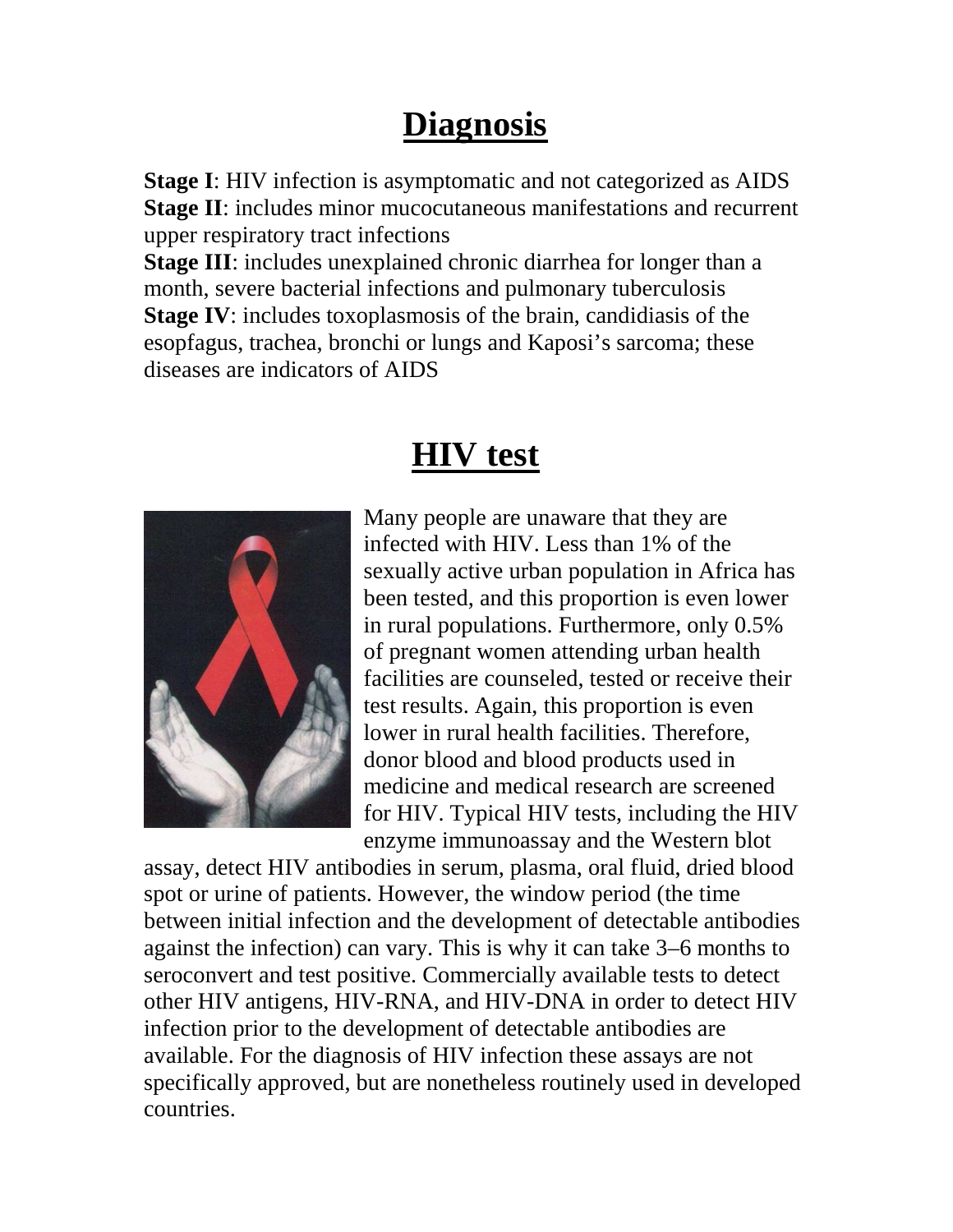## **Symptoms and complications**



The symptoms of AIDS are primarily the result of conditions that do not normally develop in individuals with healthy immune systems. Most of these conditions are infections caused by bacteria, viruses, fungi and parasites that are normally controlled by the elements of the immune system that HIV damages. Opportunistic infections are common in people with AIDS. HIV affects nearly every organ system. People with AIDS also have an increased risk of developing various cancers such as Kaposi's sarcoma, cervical cancer and cancers of the

immune system known as lymphomas.

Additionally, people with AIDS often have systemic symptoms of infection like fevers, sweats (particularly at night), swollen glands, chills, weakness, and weight loss. After the diagnosis of AIDS is made, the current average survival time with antiretroviral therapy (as of 2005) is estimated to be more than 5 years, but because new treatments continue to be developed and because HIV continues to evolve resistance to treatments, estimates of survival time are likely to continue to change. Without antiretroviral therapy, death normally occurs within a year. Most patients die from opportunistic infections or malignancies associated with the progressive failure of the immune system.



The rate of clinical disease progression varies widely between individuals and has been shown to be affected by many factors such as host susceptibility and immune function health care and co-infections, as well as factors relating to the viral strain. The specific opportunistic

infections that AIDS patients develop depend in part on the prevalence of these infections in the geographic area in which the patient lives.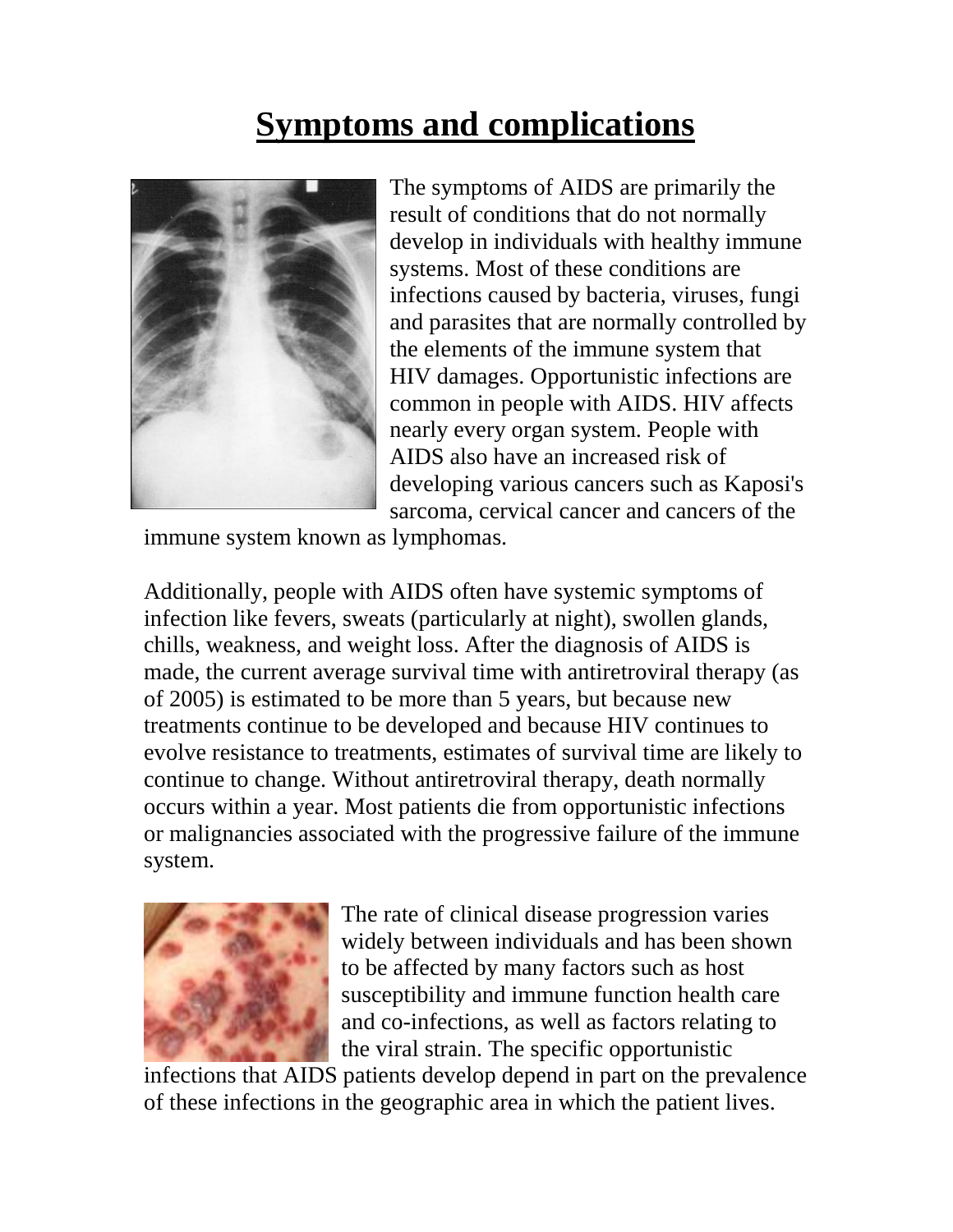## **Transmission and prevention**

The three main transmission routes of HIV are sexual contact, exposure to infected body fluids or tissues, and from mother to fetus or child during perinatal period. It is possible to find HIV in the saliva, tears, and urine of infected individuals, but there are no recorded cases of infection by these secretions, and the risk of infection is negligible.



Never use needles or syringes that have been used by others. When receiving medical attention, always insist that unused, disposable equipment or fully sterilized material is used. If you do need an injection, ask to see the syringe unwrapped in front of you, or better still take a needle and syringe pack with you overseas - it is a cheap insurance package

against infection with HIV. Never use another person's razor or toothbrush. Don't have parts of your body pierced, or allow yourself to be tattooed.

#### **Treatment**

There is currently no vaccine or cure for HIV or AIDS. The only known methods of prevention are based on avoiding exposure to the virus or, failing that, an antiretroviral treatment directly after a highly significant exposure, called post-exposure prophylaxis (PEP). PEP has a very demanding four week schedule of dosage. It also has very unpleasant side effects including diarrhea, malaise, nausea and fatigue.



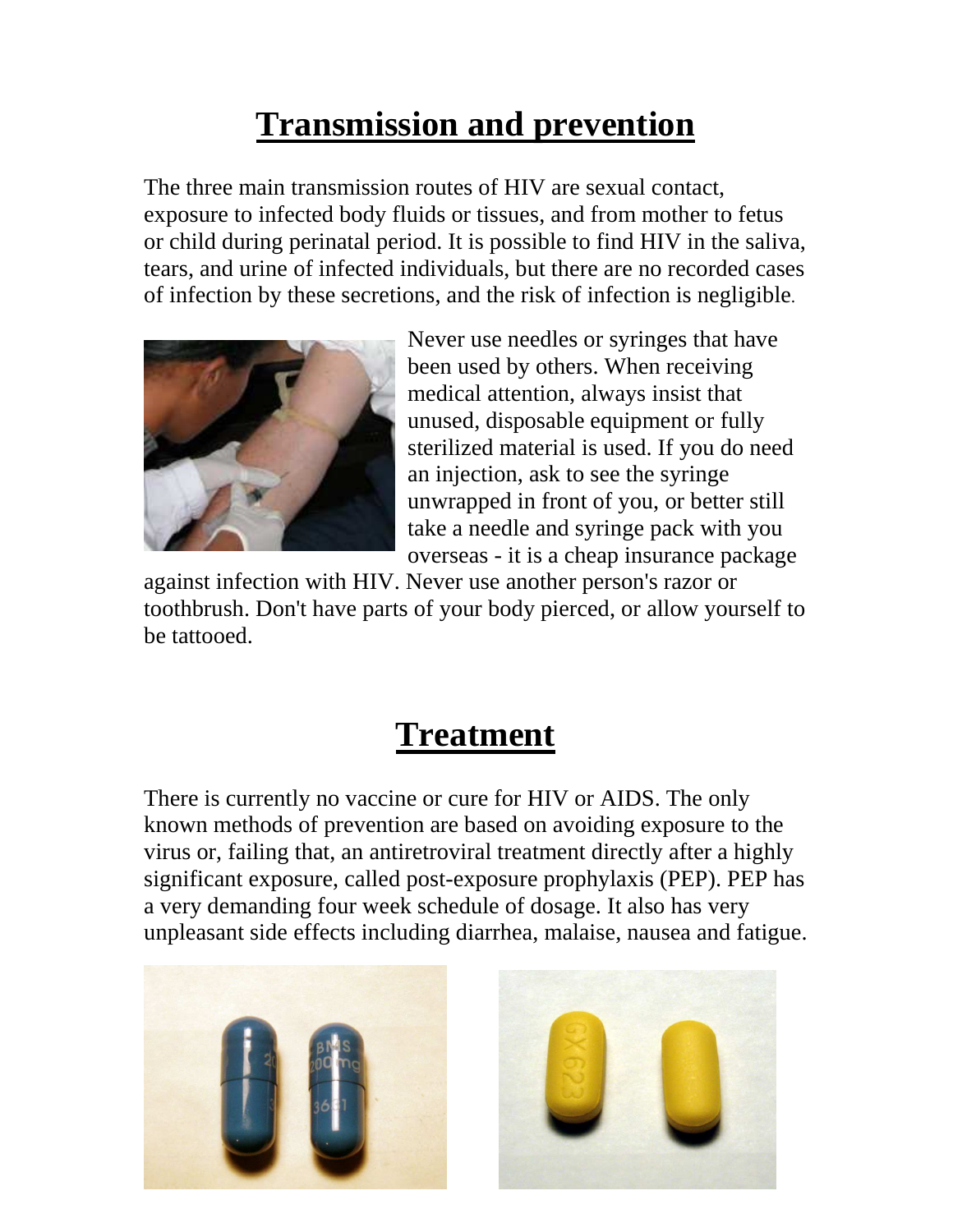#### **Epidemiology**



AIDS has killed more than 25 million people since it was first recognized in 1981, making it one of the most destructive epidemics in recorded history.

Globally, between 33.4 and 46 million people currently live with HIV. In 2005, between 3.4 and 6.2 million people were newly infected and between 2.4 and 3.3 million

people with AIDS died, an increase from 2003 and the highest number since 1981.

Sub-Saharan Africa remains by far the worst affected region, with an estimated 21.6 to 27.4 million people currently living with HIV. Two million [1.5–3.0 million] of them are children younger than 15 years of age.